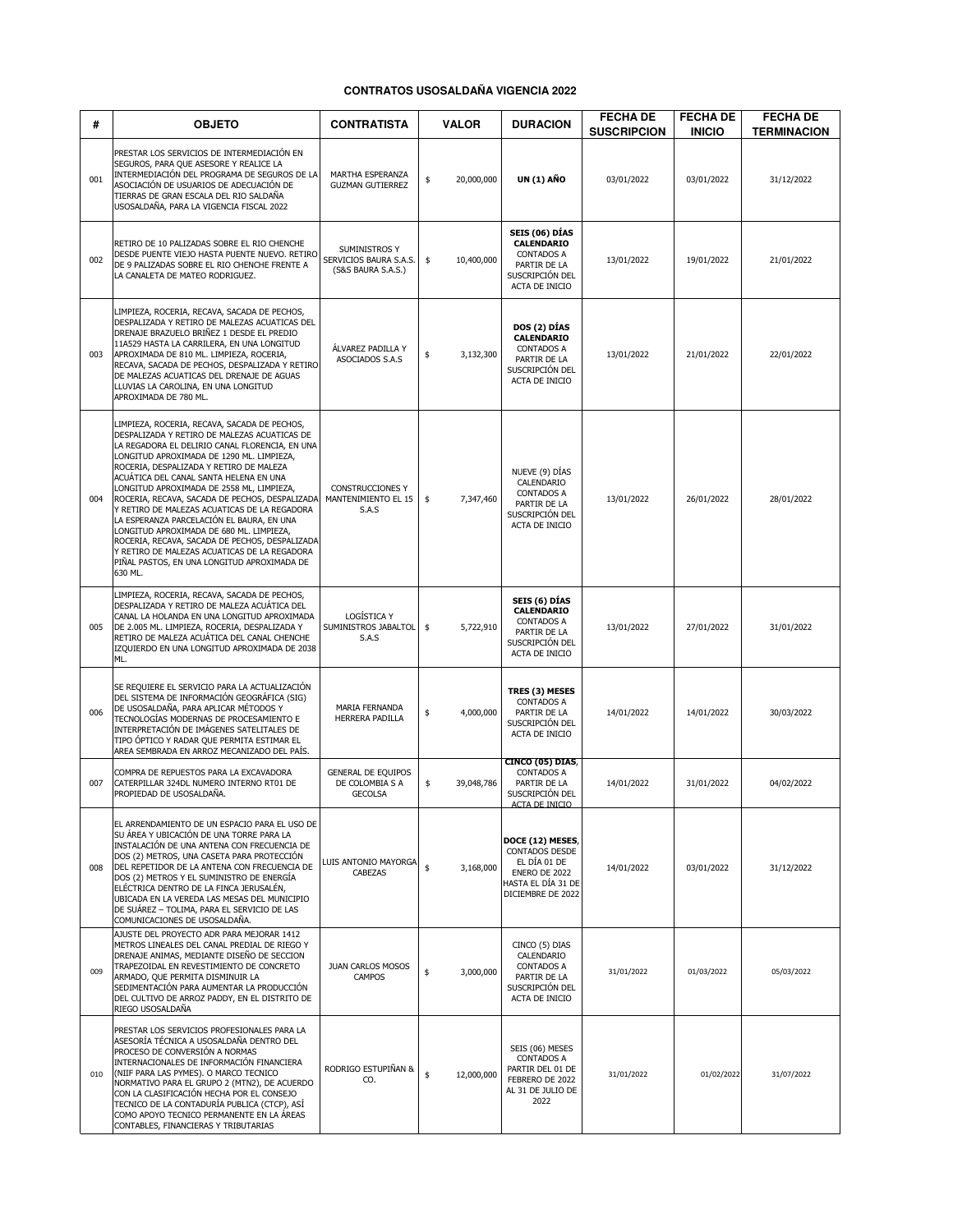| #   | <b>OBJETO</b>                                                                                                                                                                                                                                                                                                                                                                                                                                                                                                                                                                        | <b>CONTRATISTA</b>                                                           | <b>VALOR</b>      | <b>DURACION</b>                                                                                                            | <b>FECHA DE</b><br><b>SUSCRIPCION</b> | <b>FECHA DE</b><br><b>INICIO</b> | <b>FECHA DE</b><br><b>TERMINACION</b> |
|-----|--------------------------------------------------------------------------------------------------------------------------------------------------------------------------------------------------------------------------------------------------------------------------------------------------------------------------------------------------------------------------------------------------------------------------------------------------------------------------------------------------------------------------------------------------------------------------------------|------------------------------------------------------------------------------|-------------------|----------------------------------------------------------------------------------------------------------------------------|---------------------------------------|----------------------------------|---------------------------------------|
| 011 | LIMPIEZA, ROCERIA, DESPALIZADA Y RETIRO DE<br>MALEZAS ACUATICAS DE LA QUEBRADA SAN<br>FRANCISCO, EN UNA LONGITUD APROXIMADA DE 5096<br>ML. RETIRO DE 1 PALIZADA, LIMPIEZA, ROCERIA Y<br>DESPALIZADA DE 150 ML SOBRE QUEBRADA LA<br>BALSA JUNTO AL PUENTE QUE COMUNICA LA VEREDA<br>CAIRO LETICIA                                                                                                                                                                                                                                                                                     | CONSTRUCCIONES Y<br>MANTENIMIENTO EL 15<br>S.A.S                             | 10,839,120<br>\$  | TRES (3) DÍAS<br>CALENDARIO<br><b>CONTADOS A</b><br>PARTIR DE LA<br>SUSCRIPCIÓN DEL<br>ACTA DE INICIO                      | 02/02/2022                            | 28/02/2022                       | 10/03/2022                            |
| 012 | PRESTAR EL SERVICIO MANO DE OBRA DE PICADA,<br>RESANE, INSTALACION ENCHAPE Y PINTURA MUROS<br>FACHADA PRINCIPAL, SALÓN MULTIFUNCIONAL.                                                                                                                                                                                                                                                                                                                                                                                                                                               | MULTISERVICIOS,<br>SUMINISTROS E<br>INGENIERÍAS VILLA DE<br>LAS PALMAS S.A.S | 6,916,000<br>\$   | QUINCE (15) DÍAS<br>CALENDARIO<br><b>CONTADOS A</b><br>PARTIR DE LA<br>SUSCRIPCIÓN DEL<br>ACTA DE INICIO.<br>700 (a.) 021. | 03/02/2022                            | 03/02/2022                       | 16/02/2022                            |
| 013 | LIMPIEZA, ROCERIA, RECAVA, SACADA DE PECHOS,<br>DESPALIZADA Y RETIRO DE MALEZAS ACUATICAS DE<br>LA REGADORA BUENAVISTA, EN UNA LONGITUD<br>APROXIMADA DE 840 ML                                                                                                                                                                                                                                                                                                                                                                                                                      | CONSTRUCCIONES Y<br>MANTENIMIENTO EL 15<br>S.A.S                             | \$<br>1,654,800   | CALENDARIO<br><b>CONTADOS A</b><br>PARTIR DE LA<br>SUSCRIPCIÓN DEL<br>ACTA DE INICIO                                       | 03/02/2022                            | 15/02/2022                       | 16/02/2022                            |
| 014 | LIMPIEZA, ROCERIA, DESPALIZADA Y RETIRO DE<br>MALEZAS ACUATICAS DEL CANAL BAURA 1, EN UNA<br>LONGITUD APROXIMADA DE 1249 ML. LIMPIEZA,<br>ROCERIA, DESPALIZADA Y RETIRO DE MALEZAS<br>ACUATICAS DEL CANAL BAURA 2, EN UNA LONGITUD<br>APROXIMADA DE 1338 ML                                                                                                                                                                                                                                                                                                                          | MULTISERVICIOS,<br>SUMINISTROS E<br>INGENIERÍAS VILLA DE<br>LAS PALMAS S.A.S | 2,250,690<br>\$   | CUATRO (4) DÍAS<br>CALENDARIO<br><b>CONTADOS A</b><br>PARTIR DE LA<br>SUSCRIPCIÓN DEL<br>ACTA DE INICIO                    | 10/02/2022                            | 15/02/2022                       | 18/02/2022                            |
| 015 | LIMPIEZA, ROCERIA, RECAVA, SACADA DE PECHOS,<br>DESPALIZADA Y RETIRO DE MALEZAS ACUATICAS DE<br>LA REGADORA EL 15 CANAL NORTE, EN UNA<br>LONGITUD APROXIMADA DE 2369 ML.                                                                                                                                                                                                                                                                                                                                                                                                             | <b>CONSTRUCCIONES Y</b><br>MANTENIMIENTO EL 15<br>S.A.S                      | \$<br>4,666,930   | CUATRO (4) DÍAS<br><b>CALENDARIO</b><br><b>CONTADOS A</b><br>PARTIR DE LA<br>SUSCRIPCIÓN DEL<br>ACTA DE INICIO             | 10/02/2022                            | 15/02/2022                       | 17/02/2022                            |
| 016 | LIMPIEZA, ROCERIA, DESPALIZADA Y RETIRO DE<br>MALEZA ACUÁTICA DE LA QUEBRADA PEDRO JUAN EN<br>UNA LONGITUD APROXIMADA DE 1517 ML. LIMPIEZA,<br>ROCERIA, DESPALIZADA Y RETIRO DE MALEZA<br>ACUÁTICA DEL DRENAJE LAS MALVINAS EN UNA<br>LONGITUD APROXIMADA DE 430 ML.                                                                                                                                                                                                                                                                                                                 | LOGÍSTICA Y<br>SUMINISTROS JABALTOL<br>S.A.S                                 | \$<br>3,835,590   | <b>CUATRO (4) DÍAS</b><br>CALENDARIO<br><b>CONTADOS A</b><br>PARTIR DE LA<br>SUSCRIPCIÓN DEL<br>ACTA DE INICIO             | 10/02/2022                            | 23/03/2022                       |                                       |
| 017 | PRESTAR EL SERVICIO DE MANTENIMIENTO<br>PREVENTIVO Y CORRECTIVO DE AIRES<br>ACONDICIONADOS DE USOSALDAÑA PARA LA<br>VIGENCIA 2022.                                                                                                                                                                                                                                                                                                                                                                                                                                                   | CARLOS MAURICIO<br>GONZÁLEZ CUCARIANO                                        | \$<br>7,000,000   | DIEZ (10) MESES,<br><b>CONTADOS A</b><br>PARTIR DEL 14 DE<br>FEBRERO DE 2022<br>HASTA EL 14 DE<br>DICIEMBRE DE<br>2022.    | 14/02/2022                            | 14/02/2022                       | 14/12/2022                            |
| 018 | COMPRA DE REPUESTOS PARA LA MOTONIVELADORA<br>FIAT ALLIS FG70 DE NUMERO INTERNO M01 DE<br>PROPIEDAD DE USOSALDAÑA                                                                                                                                                                                                                                                                                                                                                                                                                                                                    | <b>IMPORTADORA FIAT</b><br>ALLIS LTDA.                                       | 16,695,700<br>\$  | CINCO (05) DÍAS,<br><b>CONTADOS A</b><br>PARTIR DE LA<br>SUSCRIPCIÓN Y<br>PERFECCIONAMIENT<br>O DEL PRESENTE<br>CONTRATO.  | 23/02/2022                            | 25/03/2022                       | 02/03/2023                            |
| 019 | CONTRATAR LA MANO DE OBRA PARA EL ARREGLO DE<br>COMPUERTAS PREDIALES Y OTROS DEL DISTRITO DE<br>RIEGO DE USOSALDAÑA                                                                                                                                                                                                                                                                                                                                                                                                                                                                  | <b>VICTOR MANUEL</b><br>MONCALEANO MURILLO                                   | 5.300.000<br>\$   | <b>CINCO (5) DIAS</b><br><b>CONTADOS A</b><br>PARTIR DE LA<br>SUSCRIPCIÓN DEL<br>ACTA DE INICIO                            | 01/03/2022                            | 05/03/2022                       | 10/03/2022                            |
| 020 | PRESTAR LOS SERVICIOS PARA LA ATENCION Y<br>GESTIÓN DE 5 CASOS DE TRABAJADORES DE<br>USOSALDAÑA QUE SE ENCUENTRAN REUBICADOS POR<br>INCAPACIDAD FÍSICA Y MEDICA, REALIZANDO<br>TRAMITES A LUGAR ANTE LAS ENTIDADES PUBLICAS Y<br>PRIVADAS CORRESPONDIENTES JUNTO A LA<br>ASESORÍA EN ASUNTOS DE SEGURIDAD SOCIAL A LA<br><b>GERENCIA</b>                                                                                                                                                                                                                                             | JEISSON ARIEL SANCHEZ<br>PAVA                                                | \$<br>15.000.000  | DIEZ (10) MESES<br>A PARTIR DEL DÍA<br>01 DE MARZO DE<br>2022 AL 31 DE<br><b>DICIEMBRE DE</b><br>2022                      | 01/03/2022                            | EN LEGALIZACION                  |                                       |
| 021 | LIMPIEZA, ROCERIA, RECAVA, SACADA DE PECHOS,<br>DESPALIZADA Y RETIRO DE MALEZAS ACUATICAS DEL<br>DRENAJE EL QUINCE MARGEN IZQUIERDA, EN UNA<br>LONGITUD APROXIMADA DE 740 ML. LIMPIEZA,<br>ROCERIA, RECAVA, SACADA DE PECHOS, DESPALIZADA<br>Y RETIRO DE MALEZAS ACUATICAS DE LA REGADORA<br>LAURELES EN UNA LONGITUD APROXIMADA DE<br>340ML.                                                                                                                                                                                                                                        | <b>CONSTRUCCIONES Y</b><br>MANTENIMIENTO EL 15<br>S.A.S                      | \$<br>2.127.600   | DOS (2) DÍAS<br>CALENDARIO<br><b>CONTADOS A</b><br>PARTIR DE LA<br>SUSCRIPCIÓN DEL<br>ACTA DE INICIO.                      | 10/03/2022                            | 22/02/2022                       | 23/02/2022                            |
| 022 | ADQUIRIR LAS PÓLIZAS DE LOS SEGUROS<br>REOUERIDOS PARA LA ADECUADA PROTECCIÓN DE<br>LOS BIENES E INTERESES ASEGURABLES DE<br>PROPIEDAD DE USOSALDAÑA, O SOBRE LOS QUE<br>TUVIERE INTERESES ASEGURABLES O SOBRE LOS<br>CUALES SEA LEGALMENTE RESPONSABLE, ASÍ COMO<br>LA EXPEDICIÓN DE PÓLIZAS DE SEGUROS DE VIDA<br>PARA LOS MIEMBROS DE LA JUNTA DIRECTIVA Y LOS<br>EMPLEADOS ADSCRITOS O CONTRATADOS POR<br>USOSALDAÑA. UN (1) AÑO, CONTADOS A PARTIR DE<br>LAS CERO (0) HORAS DEL DIA 28 DE FEBRERO DE<br>2022 HASTA LAS VEINTICUATRO (24) HORAS DEL DIA<br>27 DE FEBRERO DE 2023 | LA PREVISORA S.A. CIA<br>DE SEGUROS                                          | 378.297.614<br>\$ | OCHO (8) DIAS<br>CALENDARIO                                                                                                | 01/03/2022                            | 01/03/2022                       | 09/03/2022                            |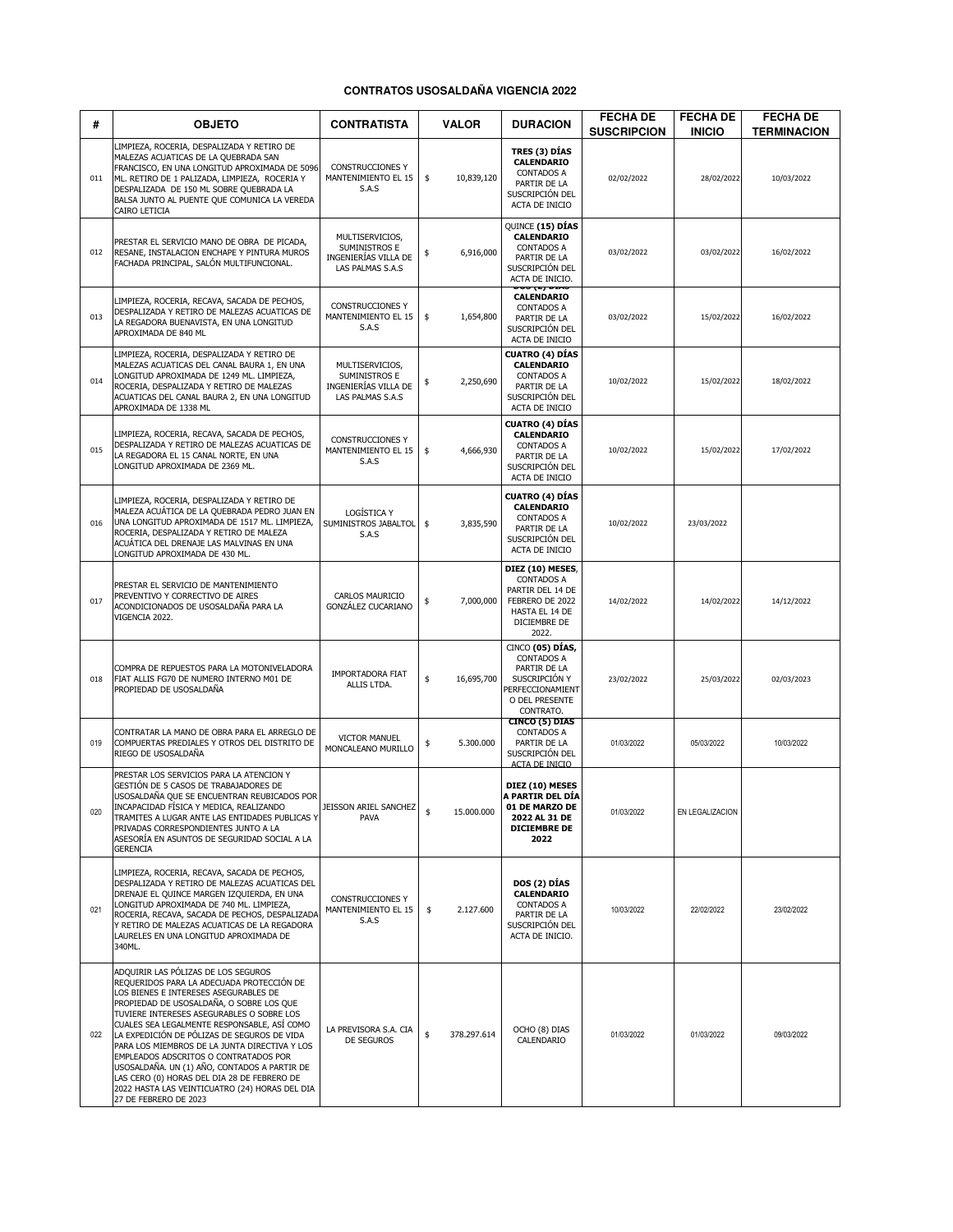| #   | <b>OBJETO</b>                                                                                                                                                                                                                                                                                                                                                                                                                                                                                                                                                                                                                                                                                     | <b>CONTRATISTA</b>                                            | <b>VALOR</b>     | <b>DURACION</b>                                                                                                     | <b>FECHA DE</b><br><b>SUSCRIPCION</b> | <b>FECHA DE</b><br><b>INICIO</b> | <b>FECHA DE</b><br><b>TERMINACION</b> |
|-----|---------------------------------------------------------------------------------------------------------------------------------------------------------------------------------------------------------------------------------------------------------------------------------------------------------------------------------------------------------------------------------------------------------------------------------------------------------------------------------------------------------------------------------------------------------------------------------------------------------------------------------------------------------------------------------------------------|---------------------------------------------------------------|------------------|---------------------------------------------------------------------------------------------------------------------|---------------------------------------|----------------------------------|---------------------------------------|
| 023 | LIMPIEZA, ROCERIA, RECAVA, SACADA DE PECHOS,<br>DESPALIZADA Y RETIRO DE MALEZAS ACUATICAS DEL<br>DRENAJE LA TIGRERA PARTE INICIAL DESDE EL<br>PREDIO 62E418, EN UNA LONGITUD APROXIMADA DE<br>1420 ML                                                                                                                                                                                                                                                                                                                                                                                                                                                                                             | ÁLVAREZ PADILLA Y<br>ASOCIADOS S.A.S                          | \$<br>2.797.400  | <b>DOS (2) DIAS</b><br><b>CALENDARIO</b><br><b>CONTADOS A</b><br>PARTIR DE LA<br>SUSCRIPCIÓN DEL<br>ACTA DE INICIO  | 15/03/2022                            | 15/03/2022                       | 16/03/2022                            |
| 024 | LIMPIEZA, ROCERIA, DESPALIZADA Y RETIRO DE<br>MALEZA ACUÁTICA DEL RIO CHENCHE DESDE PUENTE<br>NUEVO HASTA EL PUENTE COLGANTE PREDIO EL<br>TESORO PROVIDENCIA, DE LA QUEBRADA BRIÑEZ UNA<br>MARGEN FRENTE AL PREDIO DE JERÓNIMO<br>RODRIGUEZ EN UNA LONGITUD APROXIMADA DE 1300<br>ML. LIMPIEZA, ROCERIA, DESPALIZADA Y RETIRO DE<br>MALEZA ACUÁTICA DE LA QUEBRADA BRIÑEZ DESDE<br>EL INICIAL HASTA EL PREDIO EL MAMONCILLO<br>CÓDIGO 11B015 PROPIEDAD DE MACEDONIO LOZANO<br>EN UNA LONGITUD APROXIMADA DE 4263. LIMPIEZA<br>ROCERIA RECAVA SACADA DE PECHOS DESPALIZADA Y<br>RETIRO DE MALEZAS ACUATICAS DE LA REGADORA<br>CACAO, TRES PUERTAS, LA ERA E ILUSIÓN EN UNA<br>LONGITUD DE 4675 ML. | LOGÍSTICA Y<br>SUMINISTROS JABALTOL<br>S.A.S                  | \$<br>20.169.845 | QUINCE (15)<br><b>DÍAS</b><br>CALENDARIO<br><b>CONTADOS A</b><br>PARTIR DE LA<br>SUSCRIPCIÓN DEL<br>ACTA DE INICIO. | 25/03/2022                            |                                  |                                       |
| 025 | LIMPIEZA, ROCERIA, DESPALIZADA Y RETIRO DE<br>MALEZAS ACUATICAS DE LA REGADORA EL COLUMPIO,<br>EN UNA LONGITUD APROXIMADA DE 1068 ML.<br>LIMPIEZA, ROCERIA, DESPALIZADA Y RETIRO DE<br>MALEZAS ACUATICAS DE LA REGADORA MANGONES<br>EN UNA LONGITUD APROXIMADA DE 1140 ML.<br>LIMPIEZA, ROCERIA, DESPALIZADA Y RETIRO DE<br>MALEZAS ACUATICAS DE LA REGADORA PATIO<br>BONITO EN UNA LONGITUD APROXIMADA DE 200 ML.                                                                                                                                                                                                                                                                                | ÁLVAREZ PADILLA Y<br>ASOCIADOS S.A.S                          | 4.743.760        | CINCO (5) DÍAS<br><b>CALENDARIO</b><br><b>CONTADOS A</b><br>PARTIR DE LA<br>SUSCRIPCIÓN DEL<br>ACTA DE INICIO.      | 25/03/2022                            | 25/03/2022                       | 25/03/2022                            |
| 026 | LIMPIEZA, ROCERIA, RECAVA, DESPALIZADA Y RETIRO<br>DE MALEZAS ACUATICAS DEL DRENAJE REGADORA EL<br>15, DESDE COMPUERTA DESARENADOR KM 15 HASTA<br>EL FINAL EN UNA LONGITUD APROXIMADA DE 1400<br>ML. LIMPIEZA, ROCERIA, DESPALIZADA Y RETIRO DE<br>MALEZAS ACUATICAS DEL DRENAJE LA CULEBRERA<br>PARTE FINAL EN UNA LONGITUD APROXIMADA DE<br>1200 ML.                                                                                                                                                                                                                                                                                                                                            | <b>CONSTRUCCIONES Y</b><br>MANTENIMIENTO EL 15<br>S.A.S       | \$<br>5.122.000  | SEIS (6) DÍAS<br><b>CALENDARIO</b><br><b>CONTADOS A</b><br>PARTIR DE LA<br>SUSCRIPCIÓN DEL<br>ACTA DE INICIO.       | 25/03/2022                            |                                  |                                       |
| 027 | LIMPIEZA, ROCERIA, DESPALIZADA Y RETIRO DE<br>MALEZAS ACUATICAS DEL DRENAJE EL PANTANO, EN<br>UNA LONGITUD APROXIMADA DE 1928 ML. LIMPIEZA,<br>ROCERIA, DESPALIZADA Y RETIRO DE MALEZAS<br>ACUATICAS DEL DRENAJE EL PANTANO 2, EN UNA<br>LONGITUD APROXIMADA DE 1083 ML.                                                                                                                                                                                                                                                                                                                                                                                                                          | SUMINISTROS Y<br>SERVICIOS BAURA S.A.S.<br>(S&S BAURA S.A.S.) | \$<br>5.931.670  | SEIS (06) DÍAS<br>CALENDARIO<br><b>CONTADOS A</b><br>PARTIR DE LA<br>SUSCRIPCIÓN DEL<br>ACTA DE INICIO.             | 25/03/2022                            | 04/04/2022                       | 06/04/2022                            |
| 028 | LIMPIEZA, ROCERIA, RECAVA, SACADA DE PECHOS,<br>DESPALIZADA Y RETIRO DE MALEZAS ACUATICAS DEL<br>CANAL ADICIONAL MACHETICO EN UNA LONGITUD<br>APROXIMADA DE 1829 ML. LIMPIEZA, ROCERIA,<br>DESPALIZADA Y RETIRO DE MALEZAS ACUATICAS DEL<br>DRENAJE LIMONES KM 6 EN UNA LONGITUD<br>APROXIMADA DE 1869 ML.                                                                                                                                                                                                                                                                                                                                                                                        | SUMINISTROS Y<br>SERVICIOS BAURA S.A.S.<br>(S&S BAURA S.A.S.) | \$<br>7.285.060  | SEIS (06) DÍAS<br>CALENDARIO<br><b>CONTADOS A</b><br>PARTIR DE LA<br>Suscripción del<br>ACTA DE INICIO.             | 05/04/2022                            | 06/04/2022                       | 20/04/2022                            |
| 029 | LIMPIEZA, ROCERIA, RECAVA, SACADA DE PECHOS,<br>DESPALIZADA Y RETIRO DE MALEZAS ACUATICAS DEL<br>CANAL ADICIONAL SAN FRANCISCO NORTE, EN UNA<br>LONGITUD APROXIMADA DE 2771 ML. LIMPIEZA,<br>ROCERIA, DESPALIZADA Y RETIRO DE MALEZAS<br>ACUATICAS DE LA QUEBRADA LA CINTA EN UNA<br>LONGITUD APROXIMADA DE 1653 ML.                                                                                                                                                                                                                                                                                                                                                                              | ÁLVAREZ PADILLA Y<br>ASOCIADOS S.A.S                          | \$<br>8.715.280  | SEIS (6) DÍAS<br>CALENDARIO<br><b>CONTADOS</b><br>A<br>LA<br>PARTIR<br>DE<br>SUSCRIPCIÓN DEL<br>ACTA DE INICIO.     | 05/04/2022                            | 29/04/2022                       |                                       |